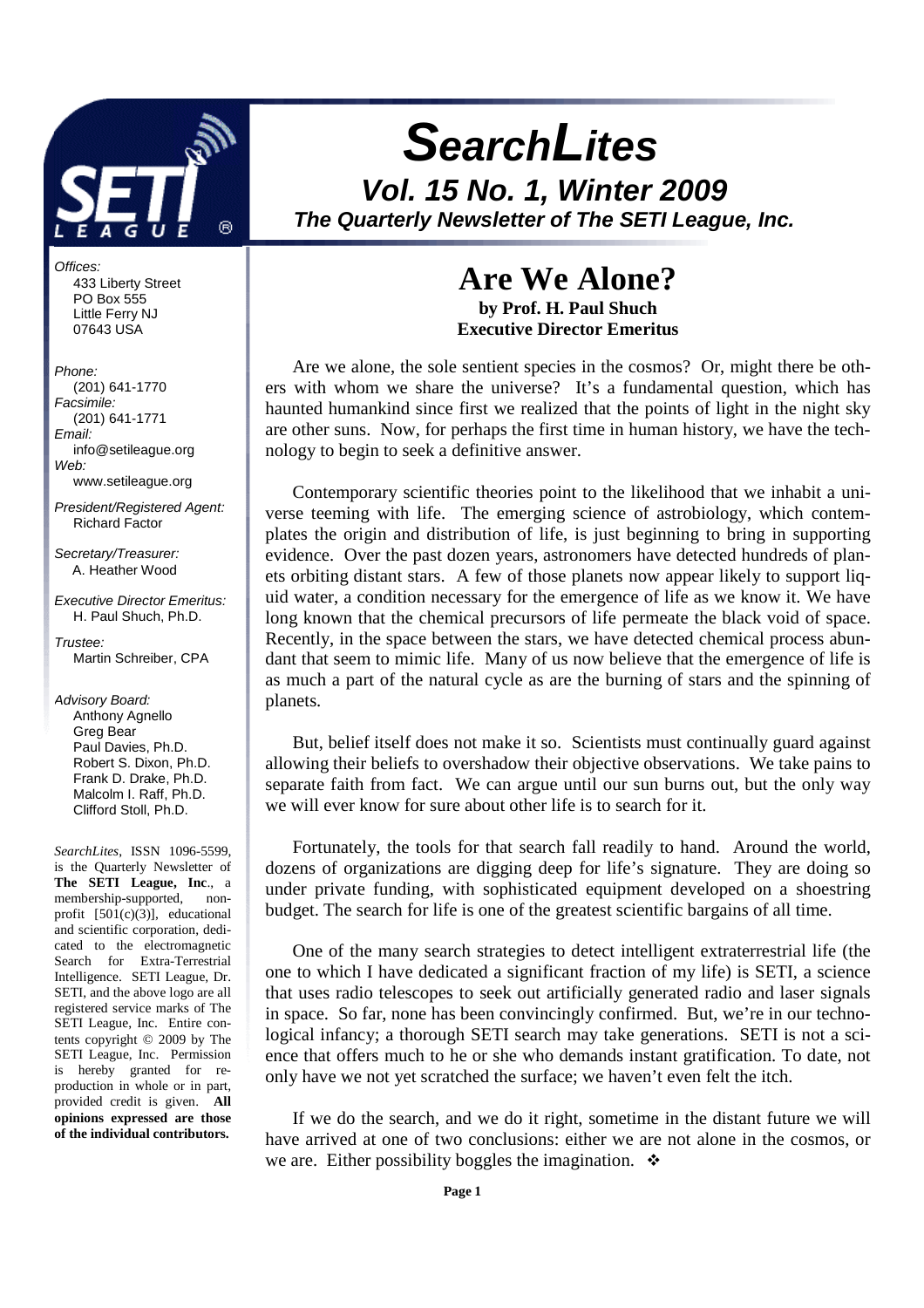#### *Guest Editorial*  **Should We Shout Into the Darkness? by Larry Klaes (lklaes@coseti.org)**

Are there other intelligent beings in the Universe? Should we try to contact them or just listen and look for their signs? This article introduces the potential pros and cons of whether humanity should call into the unknown depths of space or stay quiet.

In early February, 2008, a 230-foot wide radio antenna in Madrid, Spain transmitted the Beatles song "Across the Universe" into the Milky Way galaxy, aimed specifically at Polaris, the North Star, located 431 light years from Earth. Paul McCartney approved of this event, which was handled by NASA through its Deep Space Network of radio telescopes spread across the planet. John Lennon's widow, Yoko Ono, considered the broadcast of this song to be... the beginning of the new age in which we will communicate with billions of planets across the Universe."

One month later, astronomers in the United Kingdom announced they would be sending their own broadcast to the star 47 Ursae Majoris, namely an advertisement for the snack manufacturer Doritos, with more ads to follow that one to the stars.

While both of these transmissions are mainly publicity stunts - the Beatles song commemorated several simultaneous anniversaries and the Doritos ad will help the UK raise funds to save its threatened astronomy and physics programs - these actions do illuminate an important question that has been part of an increasing debate: How wise is it to announce humanity's presence to the rest of the Universe?

Since 1960, when the former Cornell astronomer Frank Drake conducted the first modern Search for Extraterrestrial Intelligence (SETI) project which he named Ozma, scientists have been listening and looking for any signs of alien civilizations in our galaxy and beyond. The hope has been that - since we do not yet have interstellar vessels - someone out there is sending a deliberate radio or optical message to us, or using an omnidirectional beacon, or leaking electromagnetic signals into space just like we have been for the last century with our radio, television, and radar broadcasts.

In the nearly five decades since Drake's Project Ozma, no definite signals of an intelligent alien origin have been found. This does not mean that ETI do not exist, but some have wondered if, in a galaxy with 400 billion stars systems stretched across 100,000 light years of space, it might help the situation to transmit messages into the Milky Way galaxy to facilitate getting the attention of any possible cosmic neighbors to encourage them to let us know they exist.

Scientists such as Drake and the late Cornell astronomer Carl Sagan view finding an intelligent alien civilization as a major boon to humanity in terms of vastly increasing our scientific and technological database. Other experts are rather uneasy about the prospect. They cite historical examples of what happens when an advanced culture encounters a more primitive society as reason to be very cautious about sending electromagnetic greetings into deep space. Some advocate sending no messages at all until we are more developed and better understand who and what inhabit the galaxy.

For good or ill, a few deliberate attempts have been made to signal extraterrestrial intelligences, starting with the Arecibo Message sent from the giant radio telescope to a distant globular star cluster named Messier 13 in 1974. The 1970s also witnessed the first launching of several robot probes that have left the Solar System with engraved messages for any beings who may one day find them drifting through space.

Within the last decade, Professor Alexander L. Zaitsev of the Institute of Radio Engineering and Electronics at the Russian Academy of Science has emerged as a strong advocate of messaging to extraterrestrial intelligences, also known as METI. Zaitsev also orchestrated several METI projects, such as the Cosmic Calls of 1999 and 2003 and the Teen Age Message of 2001, all sent from the 230-foot wide radio telescope at the Evpatoria Deep Space Center in the Ukraine. Moving at light speed (186,000 miles or 300,000 km per second), these messages will arrive at their targeted star systems in the latter half of this century.

In a paper Zaitsev published in 2006, the scientist notes that "SETI is meaningless if no one feels the need to transmit." Zaitsev also feels that if there are advanced cultures bent on harming humanity, they will find us eventually, so it is in our best interests to seek them out first. Zaitsev sees the great distances between stars and the physical limits imposed by attempting to attain light speed serve as a natural protective barrier for our species and any other potentially vulnerable beings in the galaxy.

Scientist and science fiction author David Brin feels that in spite of the celestial limitations noted by Zaitsev, any transmissions sent spaceward without first being discussed by a broad range of disciplines is both improperly representative of humanity and poses the danger of attracting beings that may bear us ill will.

"As newcomers in a strangely quiet Cosmos, shall we shout for attention?" asks Brin. "Or is it wiser to continue quiet listening? We propose an interdisciplinary symposium, to be the most eclectic and inclusive forum, by far, to deliberate the METI issue. It is not too much to ask that METI people hold back until the world's open, scientific community can get a chance to examine their proposal."

Paul Gilster of the Tau Zero Foundation (founded by Marc Millis, former head of NASA's Breakthrough Propulsion Physics program) that conducts research into interstellar travel, also recommends restraint. "Two aspects of METI trouble me deeply," he says. "The first is that serious messaging has taken place without any consensus or indeed consultation here on Earth. The various signals sent from Evpatoria in the Crimea were simply announced, yet such messages have implications for our entire species and at the very least should be considered in an international, multi-discipinary forum before being sent.

"The second troubling aspect of all this is that recent messages from NASA and European sources have been treated in the press more or less as larks, the assumption being either that extraterrestrials are benign or that they do not exist in the first place. I favor a moderate, cautious approach to deliberately announcing our presence to the Universe."

Seth Shostak, the Senior Astronomer at the SETI Institute, is not terribly concerned about any kind of alien invasion. Like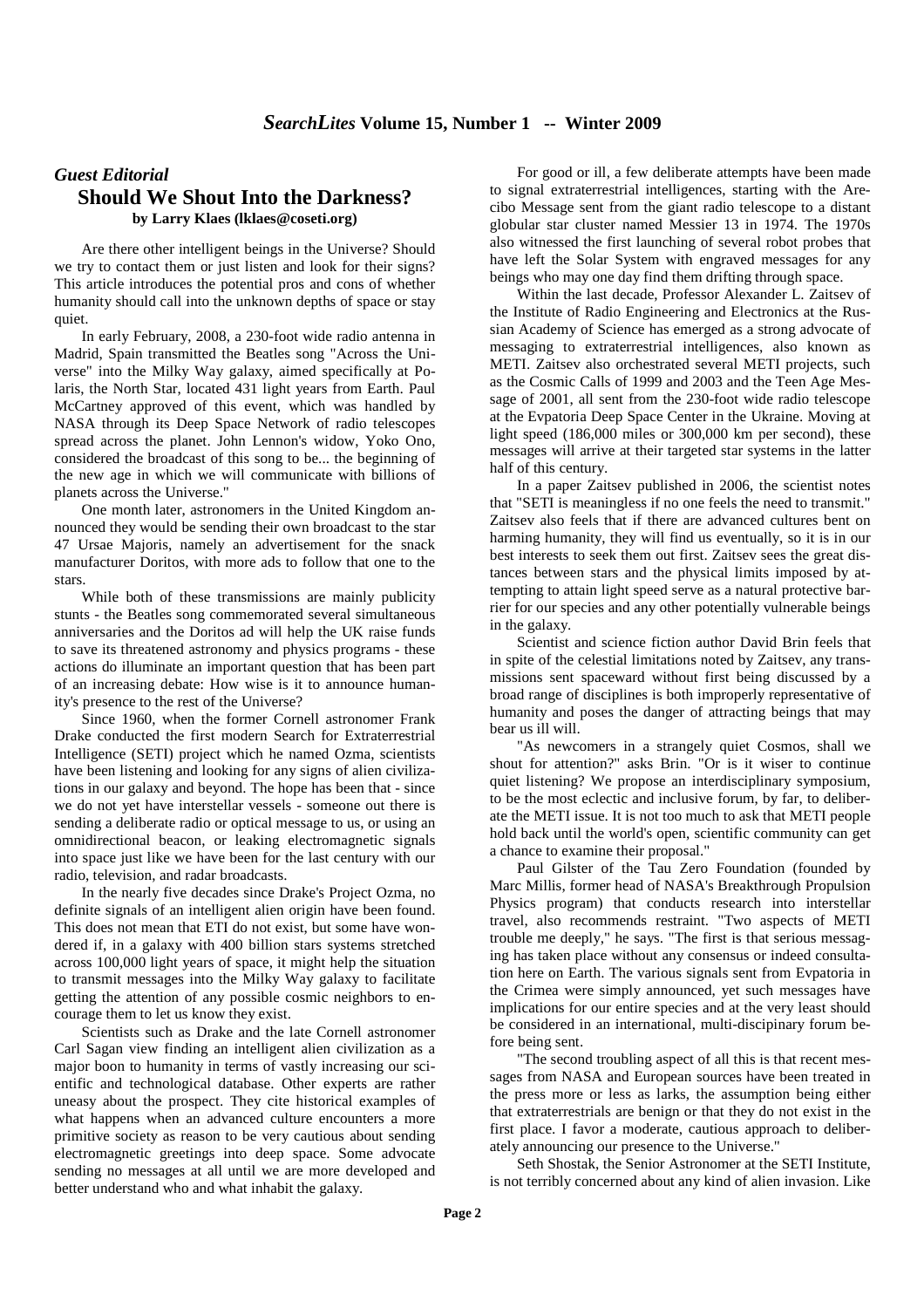Zaitsev, Shostak agrees that a technologically sophisticated civilization could find Earth and humanity if they chose to; as one example, our military and planetary radars are among the brightest electromagnetic sources produced by our species.

As the Chair of the International Academy of Astronautics SETI Permanent Study Group, Shostak and his team have been looking into how we should respond to a message from an ETI received on Earth. Brin and others claim that the study group's members are too narrowly focused in their representation of the sciences. Shostak maintains that in addition to their focus being on replying to a received alien transmission, the group has neither the right nor the ability to police the rest of humanity on what they broadcast - an issue that will only grow more complex as our technology becomes more sophisticated.

Personally, I am in the middle. I see the legitimate points of both sides, though I think some of our attempts at contact might be perceived as childish (or at least very basic) by any advanced ETI. Also, I wonder how many galactic cultures are similar to ours at this point in time, if any exist at all. Unless our galaxy is composed of societies and beings a lot like the ones in Star Trek, my feeling is that many of them will be either really behind us (and not even intelligent/aware at all) or so beyond us as to make communication nearly pointless.

Humanity is already sending messages into the galaxy and that is only going to increase, not diminish. So we had better deal with this, rather than hope people restrain themselves when they have the chance to broadcast a message into deep space.

Even if ETI don't understand what we are sending them, they will likely be aware that there is some kind of intelligence on Sol 3 and may want to respond to us. We should ready ourselves for the realization that we are not on some isolated island in the middle of nowhere, but part of a much larger galactic community - even if the community is "just" a lot of star systems with no high level inhabitants - and we should start acting accordingly.

And even if no ETI ever picks up our leakage or broadcasts, our descendants will be heading out into the galaxy one day, so one way or another we will make our presence known - and that is what we need to prepare for: how alien societies, if they exist, will react to us. I think that any society, no matter how advanced now, had to develop much as we did, just as all life on this planet had to evolve and all our ancestors struggled to make it to the present. So maybe they will "get" us and at least know what we are going through, because they were once children, too.

Which begs the question, are there others out there at our level, making lots of noise into the galaxy, wondering where everybody else is? Have we just not gotten their messages yet, or have they been silenced by somebody who preys on such naive behavior? Or are we the only ones like ourselves in the galaxy? I think we need to be brave and forge ourselves into the galaxy. If we stay at home and hide under the beds, we might live a bit longer, but we won't evolve any.

**Disclaimer:** The opinions expressed in editorials are those of the individual authors, and do not necessarily reflect the position of The SETI League, Inc., its Trustees, officers, Advisory Board, members, donors, or commercial sponsors. ❖

#### **The Bet Has Been Won! by Prof. H. Paul Shuch, Executive Director Emeritus**

The wager was intriguing. It was proposed on the Long Bets website by Tibor Pacher, who runs the Peregrinus Interstellar website, and the challenge was accepted by Paul Gilster of Centauri Dreams. Since both parties to the wager are friends of The SETI League, I felt compelled to follow the debate closely.

The bet in question, as posted by Pacher, reads:

"The first true interstellar mission, targeted at the closest star to the Sun or even farther, will be launched before or on December 6, 2025 and will be widely supported by the public."

The conditions to be satisfied in winning this bet are quite specific:

1. The mission can be a manned or unmanned flyby probe or to be captured by the target star's gravitational field. It will have been designed expressly as a mission to another star, and not an outer-Solar System mission that keeps going.

2. Allowed launch location of the spacecraft is any place in the Solar system within the orbit of Neptune, either from the surface of a solar system body or from any orbital position.

3. As a minimum requirement for the mission the spacecraft shall be capable to deliver data for at least one scientific measurement.

4. Planned mission duration shall be less than 2.000 years.

Gilster is arguing against Pacher's prediction, but it seems to me that the bet has already been won. I would argue that the first interstellar missions have already launched, and that (exercising only a little imagination) they meet the above conditions. Those missions involve not spacecraft, but rather streams of photons, the fastest spaceships known to man.

Think about it: interstellar microwave transmissions probe other civilizations' interest in dialog, and pass numerous stars, thus are "flyby probes" in a sense. They are transmitted specifically for the purpose of reaching other solar systems. They have been "launched" (transmitted) several times from Earth, which is clearly within the orbit of Neptune. Some have conveyed scientific information about Earth, which satisfies the condition that they "deliver data for at least one scientific measurement." They travel at the speed of light, so within the 2,000 year mission duration, will reach stars within 2,000 LY of our own Sun. And they are widely supported by the public, as witness the large number of humans who have submitted messages to the various projects that beam them into space. So, congratulations Tibor, you win!

Nevertheless, Tibor and Paul agree that what they had in mind is slightly larger interstellar probes. So, I guess we'll have to wait a little longer to see whose position prevails.

Long Bets is an initiative of the future-oriented Long Now Foundation, and I've been a party to wagers posted there. Its purpose is to improve longterm thinking. Long Bets is a public arena for enjoyably competitive predictions, of interest to society, with philanthropic money at stake. The Long Now Foundation furnishes the continuity to see even the longest bets through to public resolution. Their website provides a forum for discussion about what may be learned from the bets and their eventual outcomes. ❖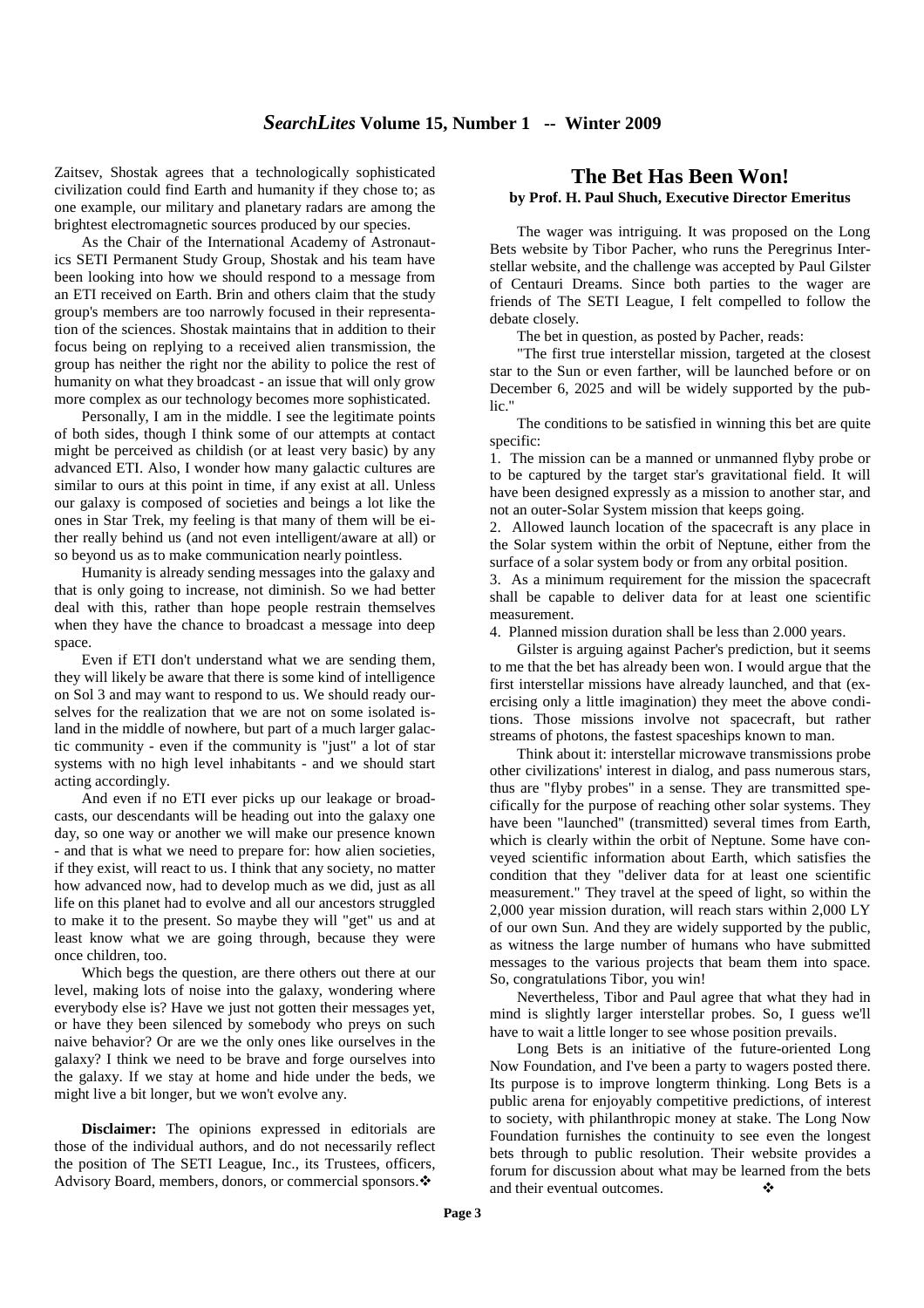#### **Detection Probability of Terrestrial Radio Signals by a Hostile Super-Civilization by Dr. Alexander L. Zaitsev,** alzaitsev@gmail.com

*Comparison of the total number of the radar astronomy transmissions with respect to that used for sending messages to extra-terrestrial civilizations reveals that the probability of detection of the radio signals to extraterrestrials (ETs) is one million times smaller than that of the radar signals used to study planets and asteroids in the Solar System.* 

There are three large-dish instruments in the world that are currently employed for doing radar investigations of planets, asteroids and comets [1]: ART (Arecibo Radar Telescope), GSSR (Goldstone Solar System Radar), and EPR (Evpatoria Planetary Radar). Radiating power and directional diagram of these instruments is so outstanding that it also allows us to emit radio messages to outer space, which are practically detectable everywhere in the Milky Way. This dedicated program is called METI (Messaging to Extra-Terrestrial Intelligence) [2], as contrasted to SETI (Search for Extra-Terrestrial Intelligence), [3].

Recently, some scientists and SF writers have expressed their concern [4] that sending messages to the stars in our galaxy, which may have a habitable life, jeopardizes existence of our own civilization because our signals helps ETs to pin down location of the Solar System in the Milky Way. If the Aliens reached the level of a super-civilization, it might send a space fleet to the Earth to either destroy it or to convert us to slaves.

The goal of this letter is to estimate the probability of detection of the terrestrial radio signals by a presumable hostile super-civilization existing somewhere in our galaxy. Our calculation starts from the notice that over all the radar astronomy history about 1,400 sets of radio transmissions were produced. Their distribution all over the sky is shown in Figure 1 in the plane of ecliptic coordinates.

Asteroid & Planet Radar Transmissions



The total area of the sky illuminated by these transmissions, is about  $0.022$  steradians (sr), or about  $2*10^2$ -3 part of the whole sky. The total number of METI transmissions is 16 sets only [5], and the total area of sky, illuminated by the METI transmissions, is about 10-5 sr, or 2000 times less than that covered by radar astronomy transmissions, Figure 2.





Total duration of time of radar transmissions exceeds the overall time interval of the METI transmissions by a factor of 500. Therefore, we can conclude that the probability to detect the radar astronomy transmissions by a hostile supercivilization is  $2000 \times 500 = 1,000,000$  times higher than that of the METI transmissions.

So, if someone is concerned about our detection by an aggressive super-civilization (so-called METI-phobia, [6]), first of all one has to prohibit not the METI, but the radar astronomy. However, one can not prohibit it because the radar astronomy is an important and indispensable component of the asteroid hazard and defense system [7]. For this reason, we conclude that all on-going conversations about the ETs danger of METI for our civilization are meaningless, and the radar astronomy instruments should remain open for doing further exploration of the interstellar space with METI transmissions.

#### **References**

1. Radar Astronomy, http://en.wikipedia.org/wiki/Radar\_astronomy 2. Messaging to Extra-Terrestrial Intelligence, http://arxiv.org/abs/physics/0610031 3. Search for Extra-Terrestrial Intelligence, http://en.wikipedia.org/wiki/SETI 4. The San Marino Scale, http://iaaseti.org/smiscale.htm 5. Interstellar Radio Messages, http://www.daviddarling.info/encyclopedia/I/IRM.html 6. The SETI Paradox, http://arxiv.org/abs/physics/0611283<br>7. Asteroid and Come Asteroid and Comet Impact Hazards, http://impact.arc.nasa.gov/index.cfm

*Editor's Note: This paper first appeared in Journal of Radio Electronics No. 5, 2008, Russian Academy of Science, and is used here by the kind permission of the author.*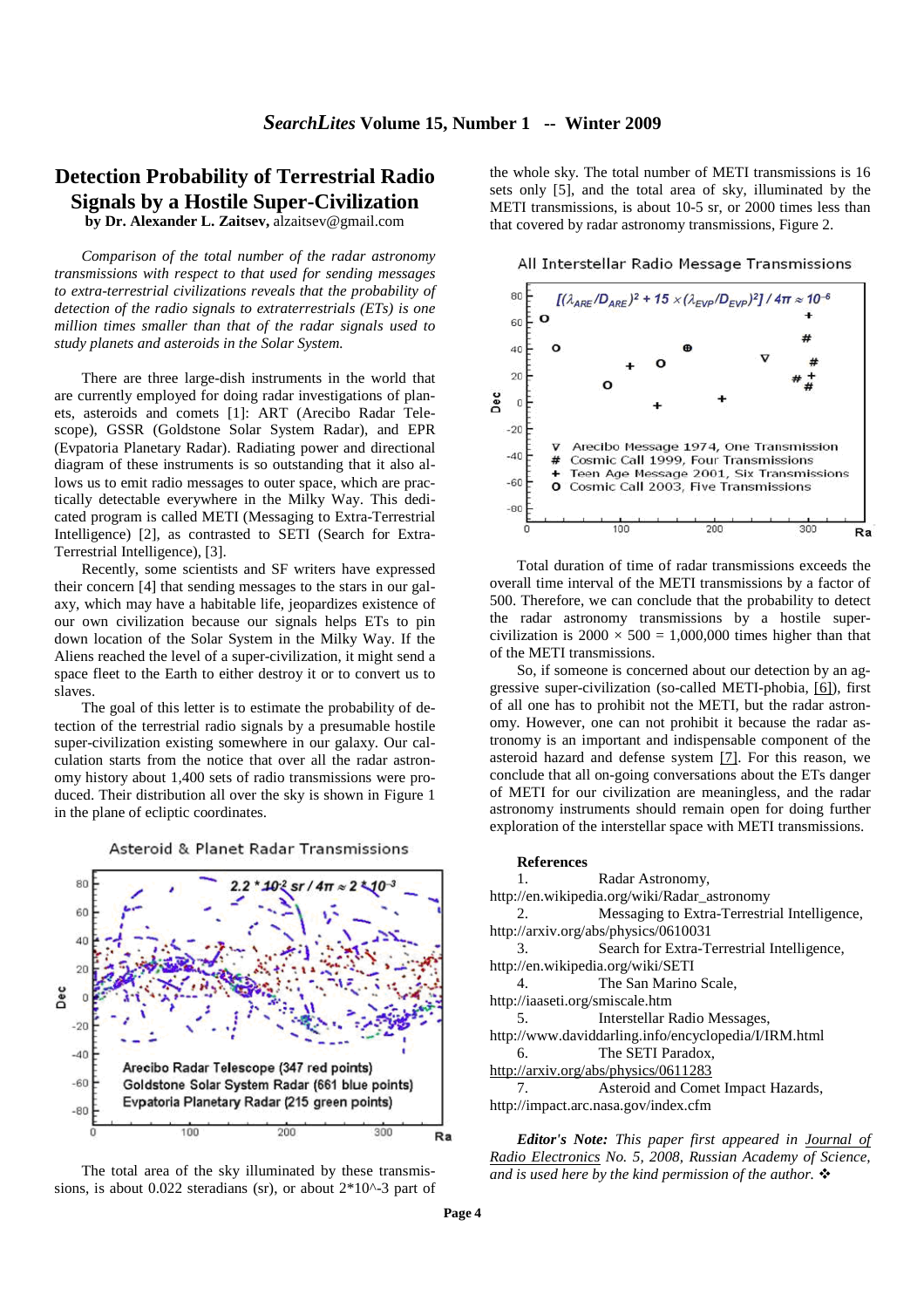## **Executive Director Emeritus Lauded for Luxuriant Hair**

Little Ferry, NJ.., October 2008 -- Regular visitors to The SETI League website may have noticed in its Featured Photos section that, in the two years since his retirement, Executive Director Emeritus H. Paul Shuch's hair has grown out of control. That fact has now been properly acknowledged, with Shuch's recent induction into the prestigious Luxuriant Flowing Hair Club for Scientists (LFHCfS). An initiative of AIR, the Annals of Improbable Research (improbable.com), a spoof periodical that pokes fun at science in general and scientists in particular, LFHCfS seeks to honor those scientific leaders who let their hair down -- all of it -- to boldly flow where no hair has flowed before.

Shuch was recommended for LFHCfS membership by colleague Kathryn Denning, an anthropologist at York University in Canada who has long studied the pecularities of scientists, including their penchant for growing hair. Drs. Shuch and Denning serve together on the SETI Permanent Study Group of the International Academy of Astronautics (iaaseti.org).

When informed of this high honor by AIR editor and chief AIRhead Marc Abrahams of Harvard University, Shuch responded, "Oh, goody. I can't wait to update my curriculum vitae." He vows not to cut his hair until it falls out of its own accord (an occurrence likely to happen sooner rather than later, he notes, given the well established half-life of hair), and hopes this long overdue recognition will propel him toward accomplishing his lifelong goal of being awarded an IgNobel Prize. The annual IgNobels, another AIR initiative, seek to recognize fringe science.

"I deserve this," insists Shuch. "There's no science more fringe than SETI." Then, demonstrating his well-known ability to transmogrify metaphors, he adds, "life is too serious to be taken shortly."

SETI scientists seek to determine through microwave and optical measurements whether humankind is alone in the universe. Since Congress terminated NASA's SETI funding in 1993, The SETI League and other scientific groups have been attempting to privatize the research. Experimenters interested in participating in the search for intelligent alien life, or citizens wishing to help support it, should email to join\_at\_setileague\_dot\_org, check the SETI League Web site at http://www.setileague.org/, send a fax to  $+1$  (201) 641-1771, or contact The SETI League, Inc. membership hotline at +1 (800) TAU-SETI. Be sure to provide us with a postal address to which we will mail further information. The SETI League, Inc. is a membership-supported, non-profit [501(c)(3)], educational and scientific corporation dedicated to the electromagnetic Search for Extra-Terrestrial Intelligence.

## **Event Horizon**

SearchLites' readers are apprised of the following conferences and meetings at which SETI-related information will be presented. League members are invited to check our World Wide Web site (www.setileague.org) under *Event Horizon*, or email to us at info@setileague.org, to obtain further details. Members are also encouraged to send in information about upcoming events of which we may be unaware.

February 13 - 15, 2009: Dr. SETI to be Featured Filker at *Boskone 46*, Boston, MA.

**March 20 - 22, 2009**: *Lunacon 2009*, Rye Brook, NY.

**April 3 - 5, 2009**: Dr. SETI to be Filk Guest of Honor at *I-Con 28*, Brentwood campus of Suffolk Community College, NY.

**April 18, 2009, 0000 UTC - 2359 UTC**: Tenth annual *SETI League Ham Radio QSO Party*: 3.551, 7.0309, 7.2039, 14.084, 14.204, 21.306, and 28.408 MHz.

**April 19, 2009**: Fifteenth *SETI League Annual Membership Meeting*, Little Ferry NJ.

**April 24 - 25, 2009**: 13th Annual *Southeastern VHF Conference*, Charlotte, NC.

**April 25 - 26, 2009**: 34th *Trenton Computer Festival*, Ewing NJ.

**May 15 - 17, 2009**: Hamvention 2009, Dayton OH.

**May 22 - 25, 2009**: *Balticon 43*, Hunt Valley, MD.

**May 29 - 31, 2009**: *Rochester Hamfest*, Rochester NY.

**June 19 - 21, 2009**: *Concertino '09*, Arlington, MA.

**June 28 - July 1, 2009**: *Society of Amateur Radio Astronomers* Conference, NRAO Green Bank WV.

**July 23 - 25, 2009**: *Central States VHF Conference*, St. Charles IL.

**August 6 - 10, 2009**: *Anticipation*, 67th World Science Fiction Convention, Montreal, Quebec Canada.

**September 4 – 6, 2009:** *Fifth International Radio Astronomy Congress,* Heidelberg, Germany.

**October, 2009 (dates TBA)**: *Microwave Update 2009*, Dallas, TX.

**October 12 - 16, 2009**: *60th International Astronautical Congress*, Daejon, Korea.

**April 17, 2010, 0000 UTC - 2359 UTC**: Eleventh annual *SETI League Ham Radio QSO Party*: 3.551, 7.0309, 7.2039, 14.084, 14.204, 21.306, and 28.408 MHz.

**June 4 - 6, 2010**: *Rochester Hamfest*, Rochester NY.

**June 2010 (dates TBA)**: *Society of Amateur Radio Astronomers* Conference, NRAO Green Bank WV.

**October 2 - 6, 2010 (proposed)**: *66th World Science Fiction Convention*, Melbourne Australia.

**October 2010 (dates TBA)**: *61st International Astronautical Congress*, Prague, Czech Republic.

**October 2011 (proposed; dates and details TBA)**: *62nd International Astronautical Congress*, South Africa.  $\bullet$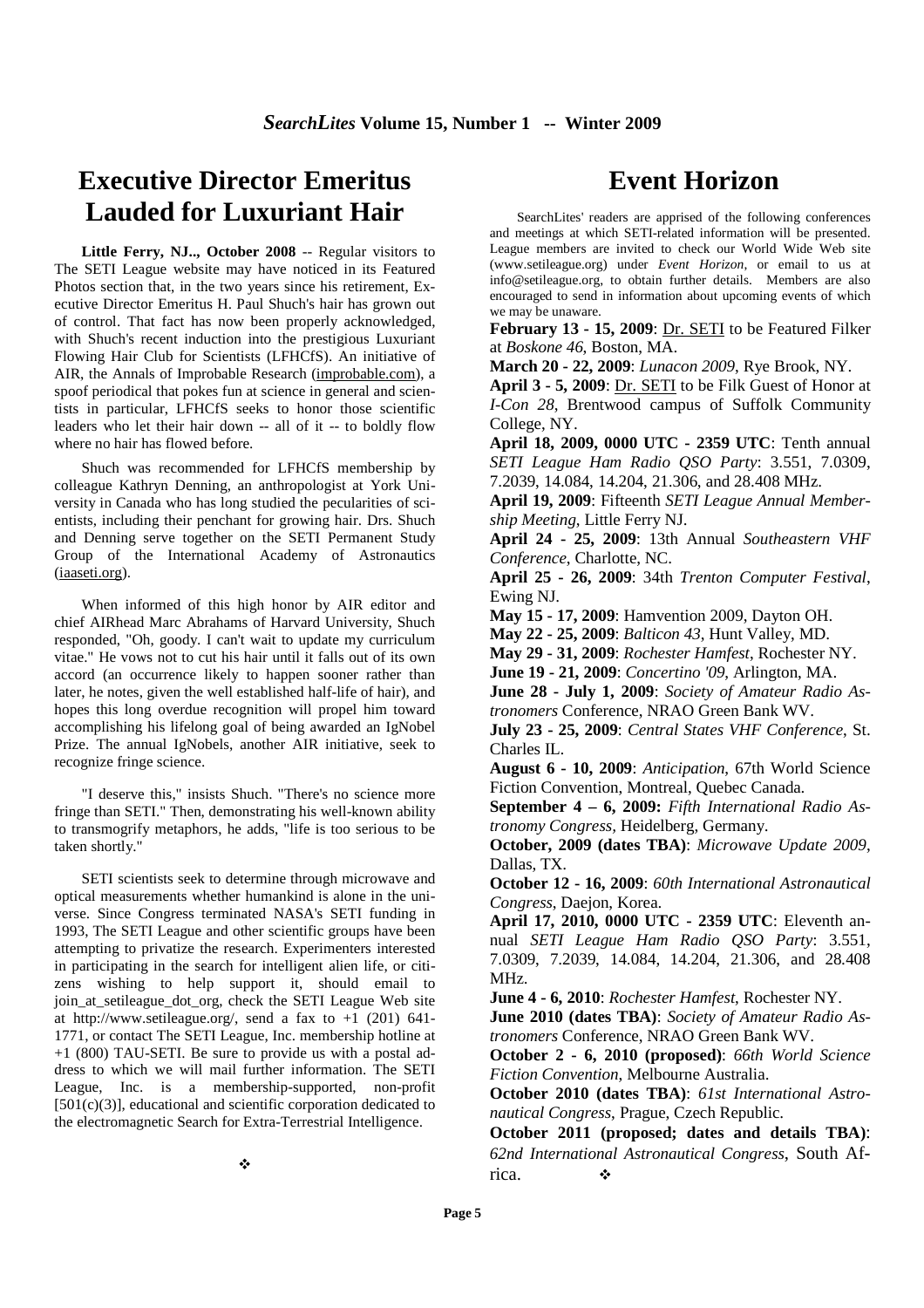#### *Book Reviews:*

Unmasking Europa: The Search for Life on Jupiter's Ocean Moon Richard Greenberg, University of Arizona, Lunar and Planetary Laboratory, Tucson A Close Look at Europa . . . And How Big Science Gets Done . . .

The second-largest of Jupiter's four major moons, Europa is covered with ice, as confirmed in views from modern telescopes and the thousands of images returned by NASA's Voyager and Galileo missions. But these higher-resolution views also showed that the ice is anything but smooth.

In fact, Europa's surface is covered with vast crisscrossing systems of mountain-sized ridges, jumbled regions of seemingly chaotic terrain, and patches that suggest upwellings of new surface materials from below.

How scientists think about the underlying forces that shaped this incredibly complex, bizarre, and beautiful surface is the subject of this book.

In *Unmasking Europa*, Richard Greenberg tells the story of how he and his team of researchers came to believe that the surface of Europa is in fact a crust so thin that it can barely hide an ocean of liquid water below.

He shows how the ocean is warmed by the friction of tidal movements in this small moon as it orbits around immense

Jupiter. The implications of this interpretation—which includes the idea that there are active intermittent openings from the liquid ocean to the frozen surface—are immense. The warmth, the chemistry, and the connections from ocean to surface provide the conditions necessary for the existence of life, even at this relatively remote locale in our solar system, far beyond what's normally thought of as its 'habitable zone.'

*Unmasking Europa* describes in clear but technically sophisticated terms – and with extensive illustrations (including more than 100 NASA images) – the remarkable history of research on Europa over the last four decades. The book also provides unique insights into how "big science" gets done today, and it is not always a pretty picture. From his perspective as professor of Planetary Science at the University of Arizona, and a quarter century-long membership on the Imaging

Team for NASA's Galileo mission, Greenberg describes how personal agendas (including his own) and political maneuvering (in which he received an education by fire) determined a lot about the funding, staffing, and even the direction of the research about Europa.

At the same time, the book captures the excitement and satisfaction of discovery as Greenberg's team came to understand how the character of Europa makes it, perhaps, the most likely place for us to finally encounter extra-terrestrial life.

*Contents: Water world.- Touring the surface.- Doing science. Planetary stretch.- A closer look at tidal effects.- Global crack patterns.- Building ridges.- Mind the gap.- Strike-slip.- Convergence.- Return to Astypalaea.- Cycloids.- Chaos.-Thick vs. thin.- The scars of impact.- The bandwagon.- The biosphere.- Explorations to come.* 

### **Lonely Minds in the Universe**

#### **by Giancarlo Genta (Copernicus Books, 2007) reviewed by Ivan Almar**

GALILEO discovered in 1610 with his new telescope the four big satellites orbiting Jupiter. Johannes Kepler, informed of the great event, wrote a long and enthusiastic letter to Galileo, the so-called *Dissertario cum Nuncio Sidereo*. In this opus he is referring to the discovery of the satellites as proof that planet Jupiter is inhabited:

*Therefore, if four planets orbit Jupiter at different distances and times: one asks to the benefit of whom, if nobody is on planet Jupiter to admire this variety with his eyes? then, for what we are concerned with on this Earth, I wonder; for what convincing reason? Above all, how can they be useful to us who never see them; and we do not expect that everybody can use their eye-pieces to observe them.*

and his conclusion:

*The new four [planets] are not primarily for us who live on the Earth but without doubt for the creatures who live on Jupiter.*

This is probably one of the first mentions of extraterrestrials in the present sense of the word. Planets were not considered habitable worlds during previous centuries, but only points of light in the sky, and alien beings were imagined mostly as folkloristic monsters.

But Kepler's arguments were accepted unaltered until the twentieth century, when astronomy and space research gradually discovered that the planetary bodies of the Solar System except Earth itself - are not the property of intelligent beings. Even independent microbial life has not yet been discovered on the Moon, or on the planets. Astronomy during the last century enormously widened the limits of the observed Universe, surrounding an absolutely insignificant, tiny Earth. Billions of stars, nebulae, galaxies, and clusters of galaxies populate the empty space into billions of light-years outward. But there is as yet no proof that life as we know it exists anywhere else in. this enormous, diversified Universe.

On the other hand, life on Earth exists everywhere from the depths of the crust up to the stratosphere. Recent discoveries have demonstrated that the hidden, microbial part of life might represent the predominant majority of the biomass. Our Earth, our Solar System, and our Galaxy are simple components of the Universe, and there is no evidence that they are exceptional objects in any respect.

This is certainly a very serious assertion, probably one of the most important scientific problems of the twenty-first century. Lonely Minds in the Universe is a fascinating analysis of this controversial situation with all its important social, philosophical, and even theological implications. In spite of the technical background of its author, the book is an enjoyable read for every thoughtful person who is interested in the past, present, and future destiny of humanity. It raises important questions, but many answers are simply not yet available. The author is convinced that the scientific search for extraterrestrial life and intelligence in the Universe deserves every effort because the result will deeply influence our future. I recommend you read this book with an open mind, which will enrich you with new ideas. ❖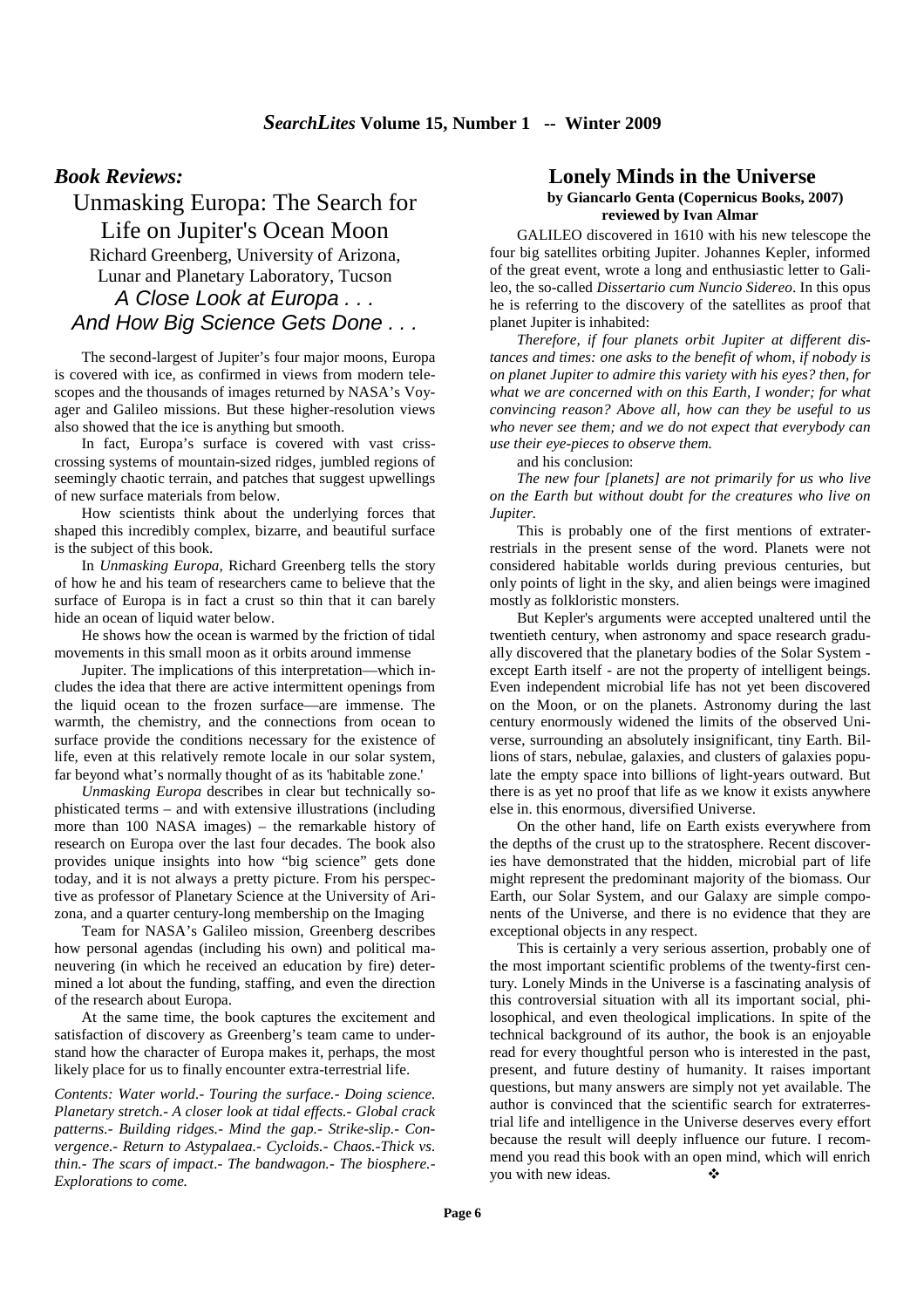### **SARA Call for Papers**

The Society of Amateur Radio Astronomers (SARA), a SETI League Affiliated Society that represents several hundred amateur radio astronomers around the world, hereby solicits papers for presentation at its 2009 Annual Meeting and Technical Conference, to be held 28 June through July 1, 2009, at the National Radio Astronomy Observatory (NRAO), Green Bank WV. Papers on radio astronomy hardware, software, education, research strategies, and philosophy are welcome.

H. Paul Shuch, The SETI League's volunteer executive director, also serves as SARA vice president. In that capacity, he is coordinating this joint technical meeting. SARA members, SETI League members, or supporters wishing to present a paper should email a letter of intent, including a proposed title and informal abstract or outline (not to exceed 100 words) to the SARA vice president at vicepres@radio-astronomy.org, no later than 1 March 2009. Be sure to include your full name, affiliation, postal address, and email address, and indicate your willingness to attend the conference to present your paper. Submitters will receive an email response, typically within one week, along with a request to proceed to the next stage, if the proposal is consistent with the planned program.

A formal Proceedings will be published in conjunction with this Meeting. For the fourth year in a row, the SARA Proceedings are being edited by SETI League, Inc., and published by the American Radio Relay League. Papers will be peer-reviewed by a panel of SARA members with appropriate professional expertise and academic credentials. First-draft manuscripts must be received no later than 1 April 2009, with feedback, acceptance, or rejection emails to be sent within two weeks thereafter. Upon final editing of accepted papers, camera-ready copy will be due not later than 1 May 2009. Due to printer's deadlines, manuscripts received after that deadline will not make it into the Proceedings. Instructions for preparation and submission of final manuscripts appear in a Guidelines for Submitting Papers document on the SARA website.

The last three year's Proceedings were a landmark accomplishment for both organizations. Please help the Society of Amateur Radio Astronomers to make the 2009 edition even better! SETI League members in particular are encouraged to participate in this meeting by presenting their work for the benefit of the two sister societies. Further information about SARA can be found on their website, http://radio-astronomy.org.  $\ddot{\phi}$ 

#### *Ask Dr. SETI ®*

#### **Can A Narrow Signal Carry Intelligence?**

#### **Dear Dr. SETI:**

*If SETI receivers have to be narrow band, how is intelligence carried in these signals? Also, why do they need to be narrow band?*

*Ron, Buffalo State*

#### **The Doctor Responds:**

To understand how ET thinks, proud Buffalo, we have to walk a parsec in his moccasins. Let's assume you're an intelligent extraterrestrial, wishing to make your presence known to the inhabitants of a distant and primitive planet (let's say, Earth). You know that the electromagnetic spectrum is a noisy place, and that your intended communications partner is going to have to separate your signal from the background noise. You also know that natural astrophysical radio emitters are inherently broadband. What to do? You could readily produce a signal that's spectrally narrow (your technology is good at that). This would clearly stand out as being artificial. It would also make it easier for the distant Earthlings to intercept, since the narrower they make their receiver, the more of the cosmic background noise they exclude, and hence the higher their received signal to noise ratio. Well, the narrowest possible signal is a pure CW (continuous wave) carrier, so that's what you send.

That's all very well and good, but communications theory suggests that a pure CW carrier contains no intelligence. But wait -- is that really true? It can be argued that the reception of such a narrow signal is in fact a one-bit message, conveying the information "here I am." Run that message through your Universal Translator, and out comes the more meaningful proclamation "you are not alone." So, information has been exchanged, in vanishingly narrow bandwidth.

OK, so maybe ETI want to communicate higher level concepts than our single-bit existence statement. Doing so will of necessity require them to transmit over a wider spectral bandwidth. But, if they want to ensure detection, they will make the job as easy as possible for the receiver, by employing a modulation mode that contains individual narrow-band components, strewn across a broader stretch of the electromagnetic spectrum. Most modulation modes used on Earth (even direct sequence spread spectrum, or DSSS) include just such narrow-band components. Initially, one such spectral component may be detected, and existence proof established. After that, follow-on analysis may well discern other spectral components, from which a coherent reconstruction of Encyclopaedia Galactica can be attempted.

But first, you have to get the attention of those primitive Earthlings -- and narrowband signals are a promising and effective way of doing so.  $\bullet$